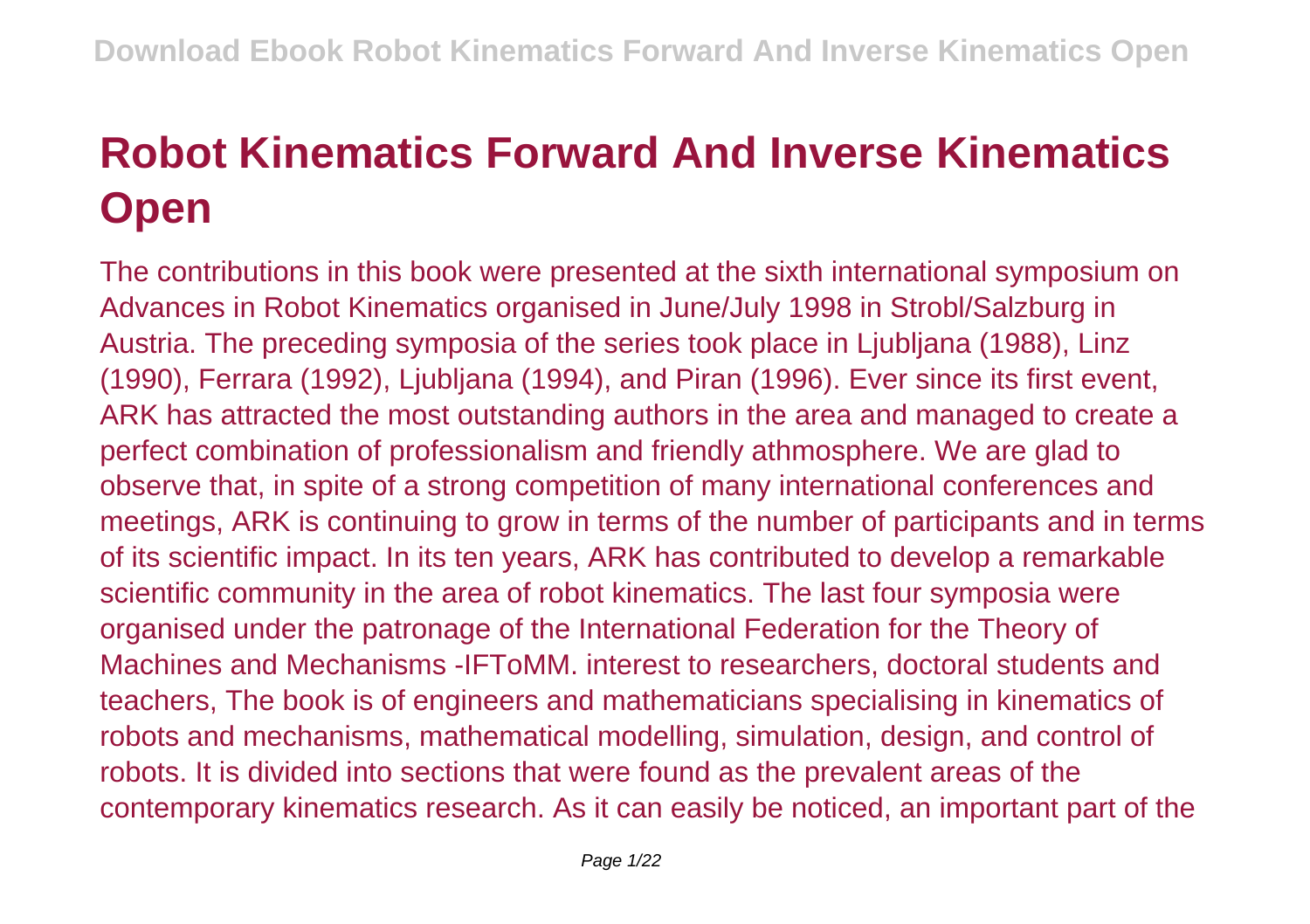book is dedicated to various aspects of the kinematics of parallel mechanisms that persist to be one of the most attractive areas of research in robot kinematics. Kinematic structure of the DOBOT manipulator is presented in this chapter. Joint coordinates and end-effector coordinates of the manipulator are functions of independent coordinates, id est, joint parameters. This chapter explained forward kinematics task and issue of inverse kinematics task on the structure of the DOBOT manipulator. Linearization of forward kinematic equations is made with usage of Taylor Series for multiple variables. The inversion of Jacobian matrix was used for numerical solution of the inverse kinematics task. The chapter contains analytical equations, which are solution of inverse kinematics task. It should be noted that the analytical solution exists only for simple kinematic structures, for example DOBOT manipulator structure. Subsequently, simulation of the inverse kinematics of the above-mentioned kinematic structure was performed in the Matlab Simulink environment using the SimMechanics toolbox.

Robot arms have been developing since 1960's, and those are widely used in industrial factories such as welding, painting, assembly, transportation, etc. Nowadays, the robot arms are indispensable for automation of factories. Moreover, applications of the robot arms are not limited to the industrial factory but expanded to living space or outer space. The robot arm is an integrated technology, and its technological elements are actuators, sensors, mechanism, control and system, etc.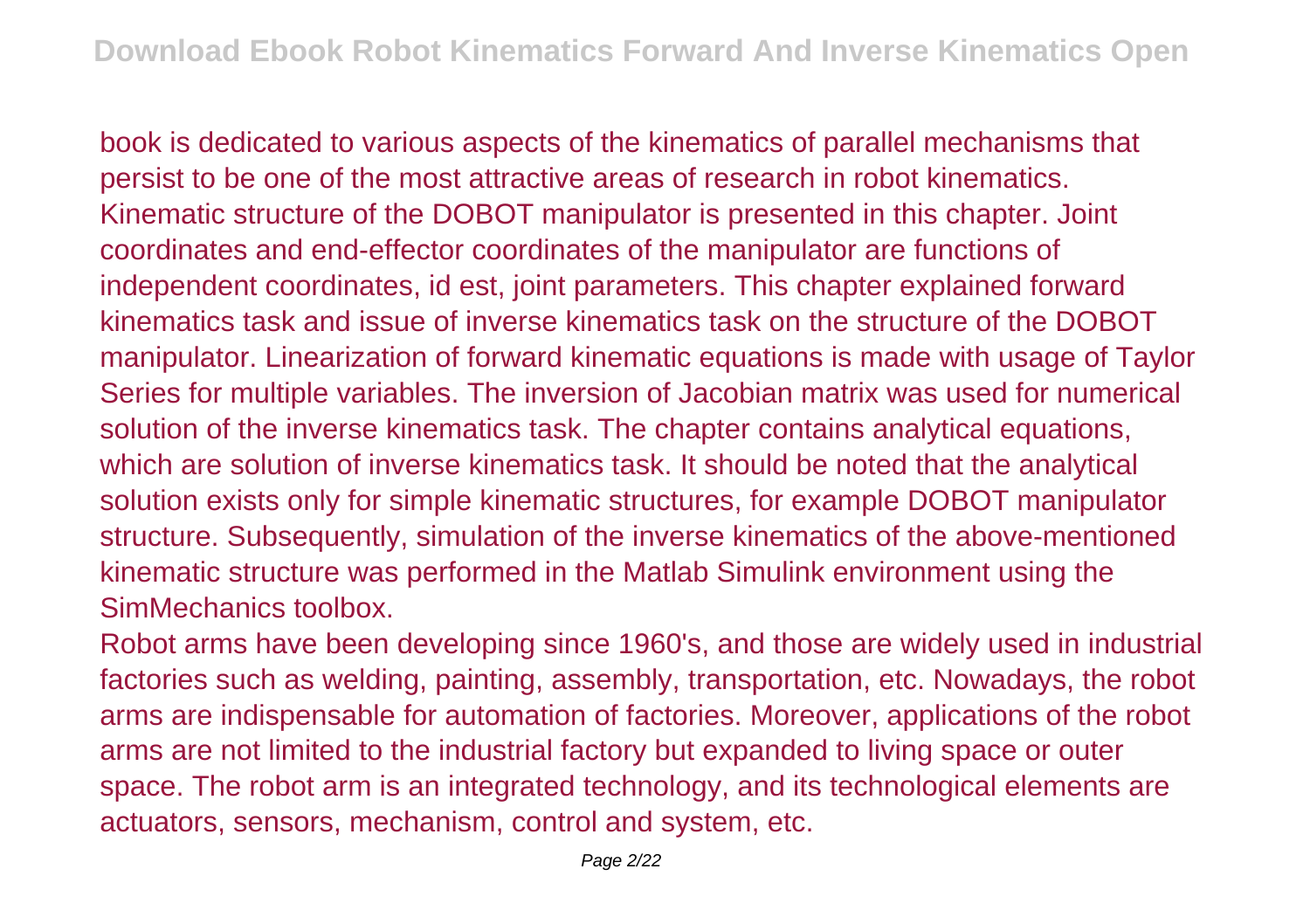The ?rst International Meeting of Advances in Robot Kinematics, ARK, occurred in September 1988, by invitation to Ljubljana, Slovenia, of a group of 20 int- nationally recognized researchers, representing six different countries from three continents. There were 22 lectures and approximately 150 attendees. This success of bringing together excellent research and the international community, led to the formation of a Scienti?c Committee and the decision to repeat the event biannually. The meeting was made open to all individuals with a critical peer review process of submitted papers. The meetings have since been continuously supported by the Jozef ? Stefan Institute and since 1992 have come under patronage of the Inter-

tionalFederationforthePromotionofMechanismandMachineScience(IFToMM). Springer published the ?rst book of the series in 1991 and since 1994 Kluwer and Springer have published a book of the presented papers every two years. The papers in this book present the latest topics and methods in the kinem- ics, control and design of robotic manipulators. They consider the full range of - botic systems, including serial, parallel and cable driven manipulators, both planar and spatial. The systems range from being less than fully mobile to kinematically redundant to overconstrained. The meeting included recent advances in emerging areas such as the design and control of humanoids and humanoid subsystems, the analysis, modeling and simulation of human body motion, the mobility analysis of protein molecules and the development of systems which integrate man and - chine.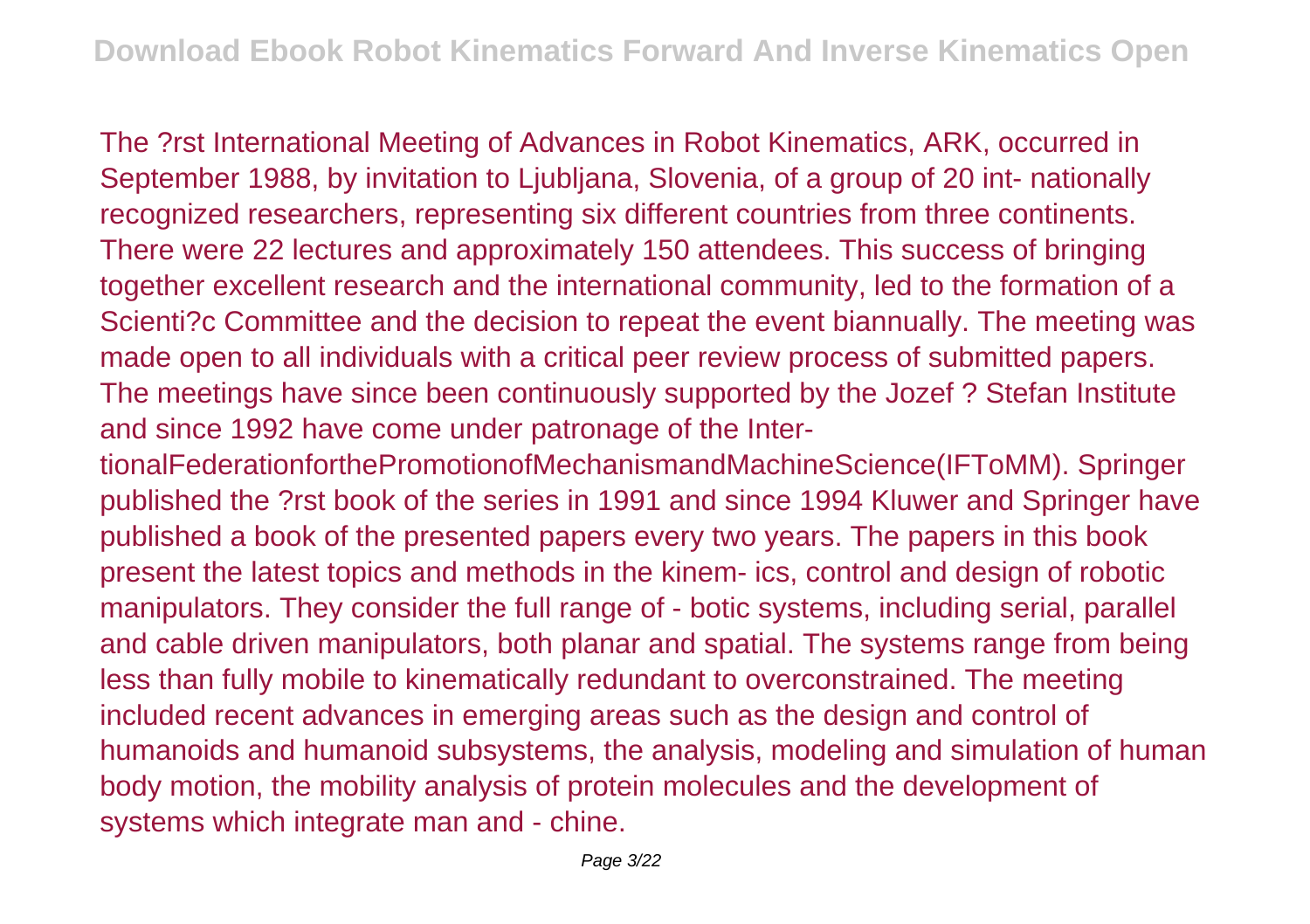The articles of this book were reported and discussed at the fifth international symposium on Advances in Robot Kinematics. As is known, the first symposium of this series was organised in 1988 in Ljubljana. The following meetings took place every other year in Austria, Italy, and Slovenia (Linz, Ferrara, Ljubljana, Portoroz Bernardin). It must be emphasised that the symposia run under the patronage of the International Federation for the Theory of Machinesand Mechanisms, IFToMM. In this period, Advances in Robot Kinematics has been able to attract the most outstanding authors in the area and also to create an optimum combination of a scientific pragmatism and a friendly atmosphere. Hence, it has managed to survive in a strong competition of many international conferences and meetings. In the most ancient way, robot kinematics is regarded as an application of the kinematics of rigid hodies. However, there are topics and problems that are typical for robot kinematics that cannot easily be found in any other scientific field. It is our belief that the initiative of Advances in Robot Kinematics has contributed to develop a remarkable scientific community. The present book is of interest to researchers, doctoral students and teachers, engineers and mathematicians specialising in kinematics of robots and mechanisms, mathematical modelling, simulation, design, and control of robots.

The author has maintained two open-source MATLAB Toolboxes for more than 10 years: one for robotics and one for vision. The key strength of the Toolboxes provide a set of tools that allow the user to work with real problems, not trivial examples. For the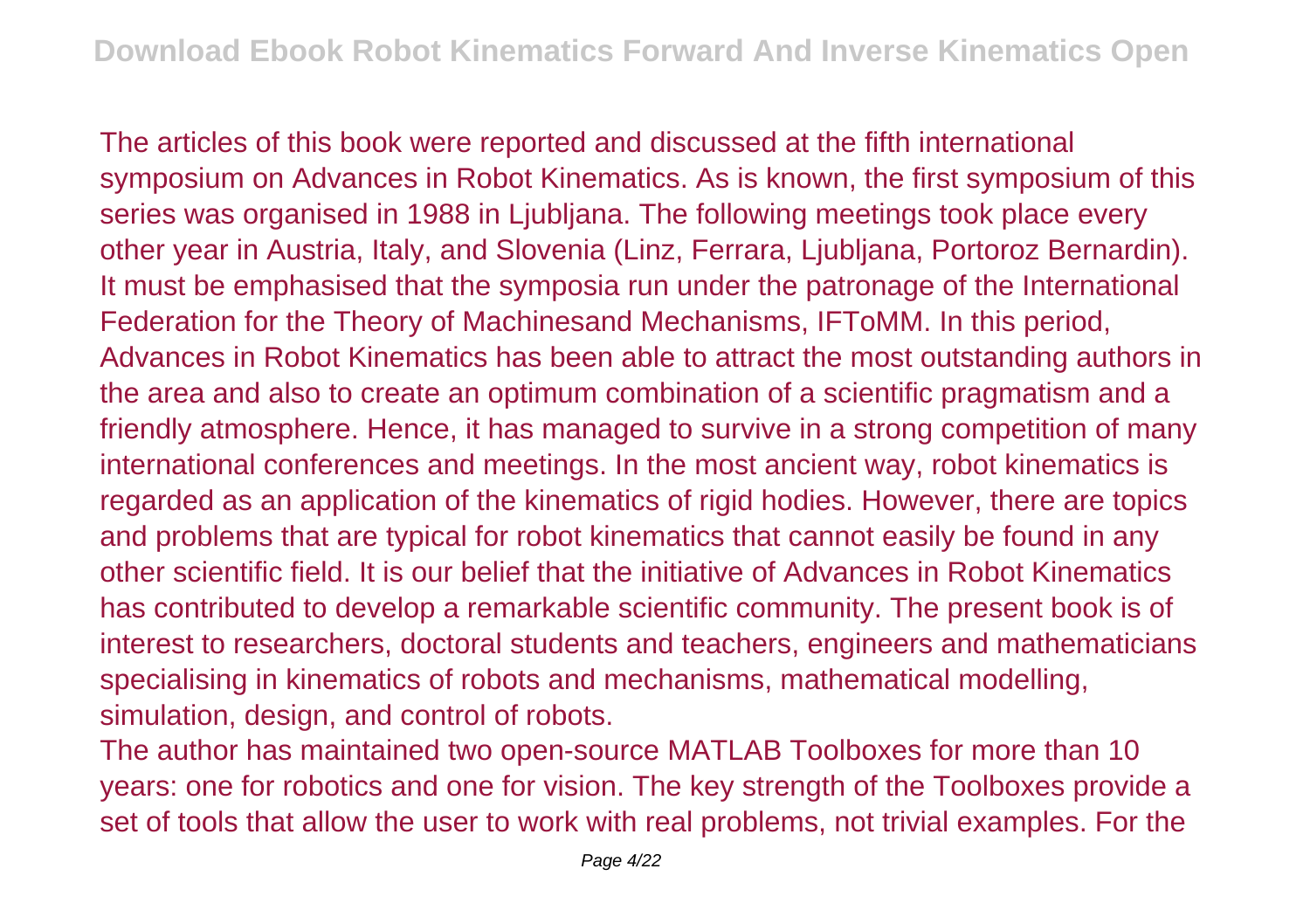student the book makes the algorithms accessible, the Toolbox code can be read to gain understanding, and the examples illustrate how it can be used —instant gratification in just a couple of lines of MATLAB code. The code can also be the starting point for new work, for researchers or students, by writing programs based on Toolbox functions, or modifying the Toolbox code itself. The purpose of this book is to expand on the tutorial material provided with the toolboxes, add many more examples, and to weave this into a narrative that covers robotics and computer vision separately and together. The author shows how complex problems can be decomposed and solved using just a few simple lines of code, and hopefully to inspire up and coming researchers. The topics covered are guided by the real problems observed over many years as a practitioner of both robotics and computer vision. It is written in a light but informative style, it is easy to read and absorb, and includes a lot of Matlab examples and figures. The book is a real walk through the fundamentals of robot kinematics, dynamics and joint level control, then camera models, image processing, feature extraction and epipolar geometry, and bring it all together in a visual servo system. Additional material is provided at http://www.petercorke.com/RVC

The Fundamentals of Robot Mechanics contains a thorough treatment of essential concepts in robot kinematics,statics, and dynamics. Beginning with the elementary notions of points and vectors in 3-dimensional space, this thoughtful textbook conveys an in-depth presentation of robotics essentials such as rotation transformations,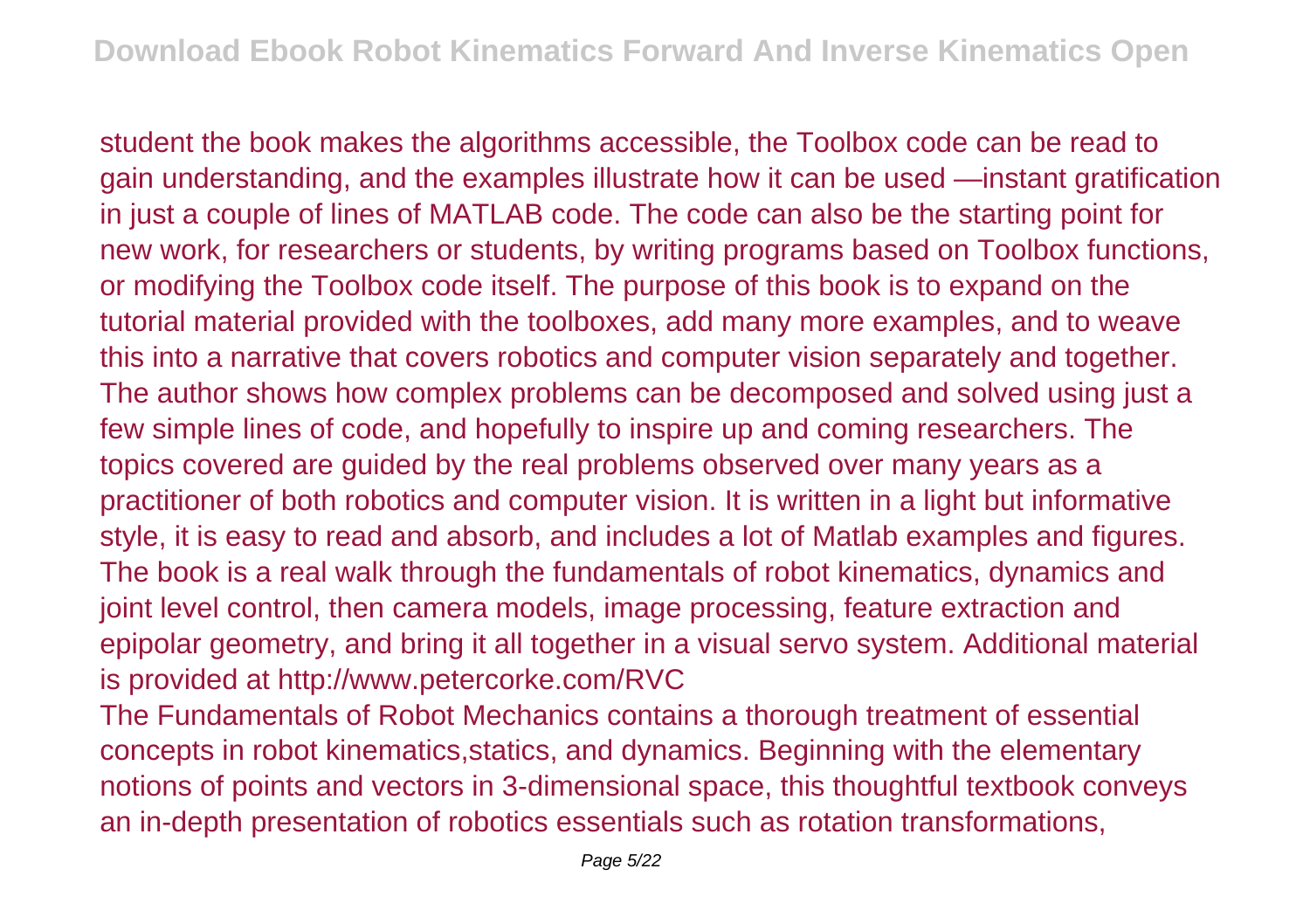homogeneous transformations, Denavit-Hartenberg parameters, forward kinematics, inverse kinematics, instantaneous kinematics and statics, singular configurations, and dynamics of serial-chain manipulators. More specifically, this exposition of robot fundamentals provides the following:1) Step-by-Step instructions for obtaining the classic DH Parameters for any serial-chain manipulator.2) A computationally efficient formulation of serial-chain manipulator forward and inverse kinematics.3) An elegant and computationally efficient formulation of the manipulator Jacobian using screw theory.4) A rigorous treatment of singular configurations and reciprocal screws using screw theory.5) A comprehensive treatment of statics using virtual work and screw theory.6) Workspace analysis techniques for 2-revolute and 3-revolute pair serial-chain structures.7) A complete derivation of manipulator dynamics using Lagrange's equations.8) A computationally efficient formulation of manipulator dynamics using lump inertias.The Fundamentals of Robot Mechanics contains over 500 color illustrations, over 100 detailed individual and extended examples, and over 300 exercises to promote mastery of both theory and practice. This text also includes references to over 400 original research articles. A professional-trade book for all robotics students and practicing engineers who wish to master robot mechanics. In order to control a robot we have to know its kinematics (what is attached to what, how many joints are there, how many degree of freedom, ect.). This book presents an approach that formalizes all of these mathematically for several robot configurations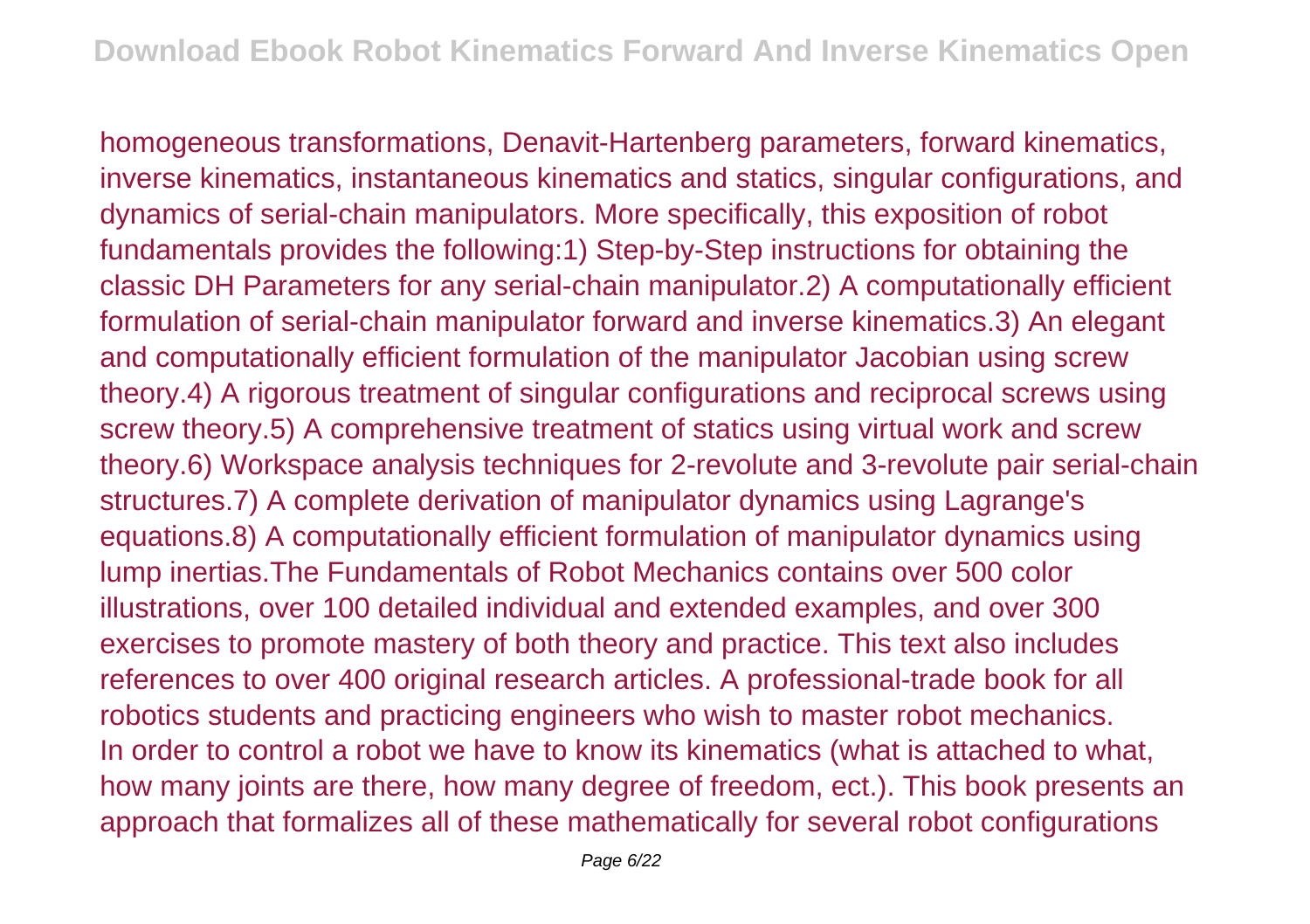and get equations that can: 1) Convert from angular position of each joint (joint space) to the cartesian positions of the end effector called forward kinematics. 2) Convert from cartesian space to the joint space that is called inverse kinematics. The derived equations for forward kinematics and inverse kinematics have been invested in this work to represent the work space for different physical structures of robots. In this work an adopted user interface software (Visual Basic) that contains several types of windows have been built to simplify the solution for both forward and inverse kinematics for different robot configurations. In addition a program has been built using mat lab for representing, modeling and simulating the joint positions and the work space. Robots are the main part of flexible manufacturing systems. They are used in various applications where human work can be replaced and automated. In this project, I have simulated a robotic arm manipulator with six degrees of freedom in MATLAB. There are various applications where a robotic arm is used like painting, carpentry and hardware verification. In hardware verification labs, robotic arms are used to hold passive and power rail probes that connect from instruments like scopes and power supplies to pcb boards to protect the pcb layout from rip off due to sudden movement of the probes. Robot kinematics uses the geometry (position and orientation) of rigid bodies (links) and joints to control the movement of the robot. In this project, I have demonstrated the forward and inverse kinematics of a robot to control its movement. Forward kinematics calculates the end-effector position of the robot using the angles of the joints. Inverse kinematics calculates the angles of the joints with the end-effector position as the reference. There are several methods to calculate the forward and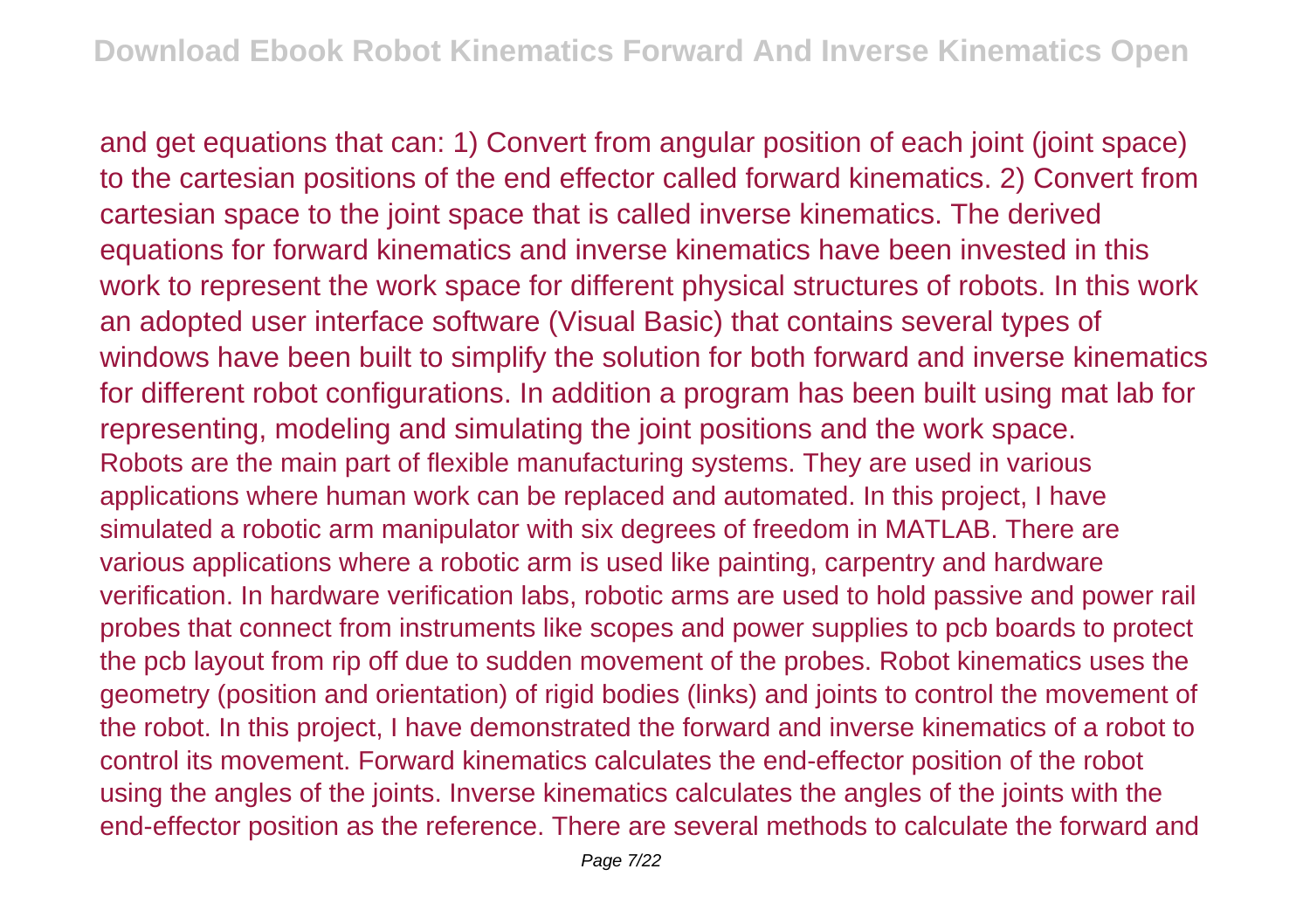inverse kinematics such as analytical methods, numerical hit and trial, and iterative methods. The complexity of the vi kinematics increases as a function of the workspace of the manipulator. Thus, I have adopted the DH parameters to calculate the forward and inverse kinematics.

This textbook for advanced undergraduates and graduate students emphasizes algorithms for a range of strategies for locomotion, sensing, and reasoning. It concentrates on wheeled and legged mobile robots but discusses a variety of other propulsion systems. This edition includes advances in robotics and intelligent machines over the ten years prior to publication, including significant coverage of SLAM (simultaneous localization and mapping) and multi-robot systems. It includes additional mathematical background and an extensive list of sample problems. Various mathematical techniques that were assumed in the first edition are now briefly introduced in appendices at the end of the text to make the book more self-contained. Researchers as well as students in the field of mobile robotics will appreciate this comprehensive treatment of state-of-the-art methods and key technologies. Complement is an essential feature of an animal's ability to develop immunity to infection. This volume summarizes present understanding of this complex system in terms of the structures of the protein components and their activation mechanisms. The genetics of these proteins is described together with recent contributions by recombinant DNA techniques to the organization of the genes of the three complement components that are present in the major histocompatibility complex.

Forward and Inverse Kinematic Analysis of RobotsLAP Lambert Academic Publishing The present work contains a selection of research that is focused on the development of the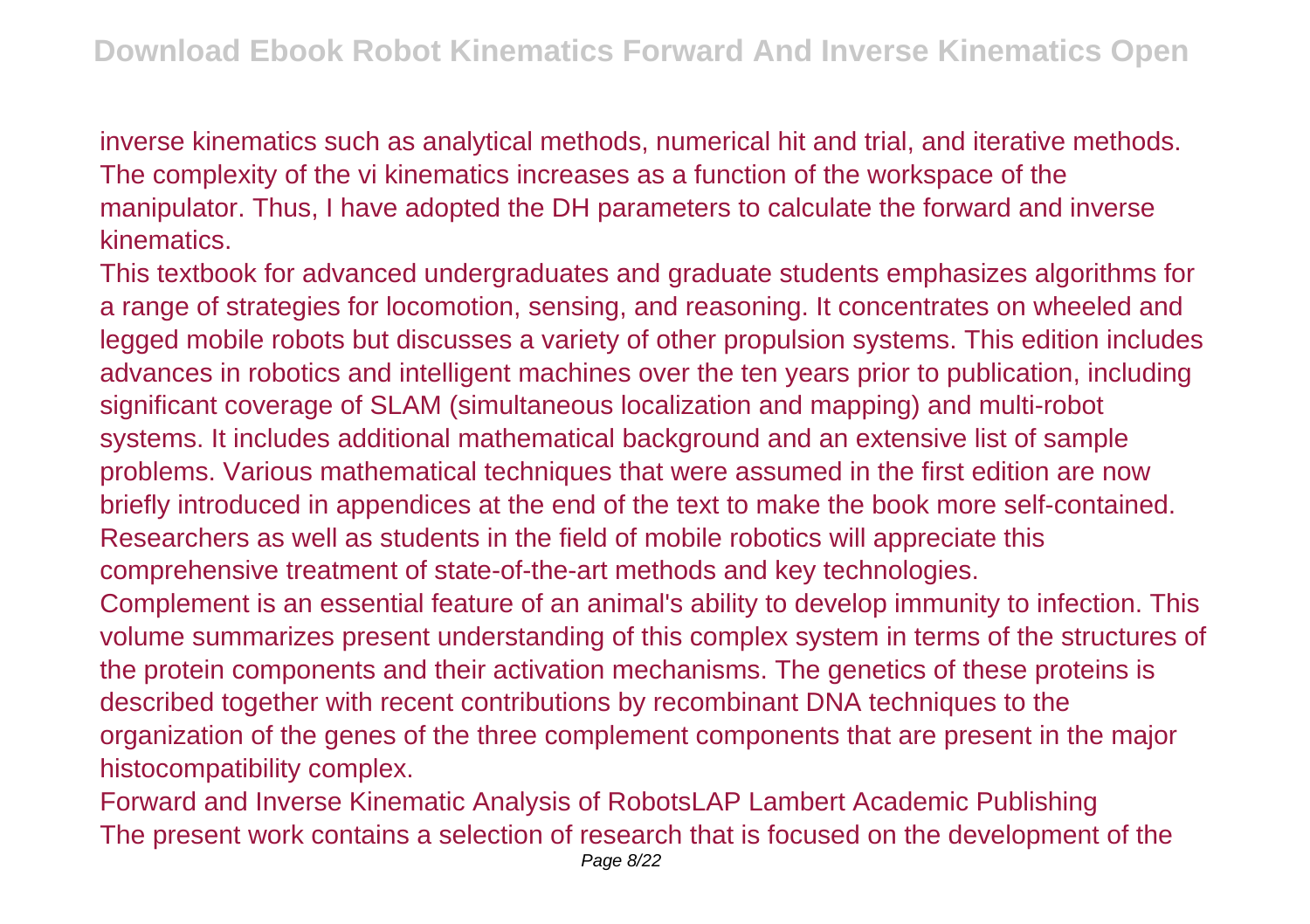kinematics; in this way, we can find the evolution of the kinematics in recent years, like applications in navigation systems, parallel robots, manipulators, and mobile robots. This work also includes new methods for the analysis in different applications, which are important in the proposal of new paradigms. Modeling is presented in applications oriented to a better understanding of biosystems; on the other hand, we also have applications of intelligent systems that enrich and complement the analysis of movement and position. Definitely, we hope that the present research work enriches and contributes with ideas and elements of interest for each of our readers.

This book constitutes the refereed proceedings of the 37th Computer Graphics International Conference, CGI 2020, held in Geneva, Switzerland, in October 2020. The conference was held virtually. The 43 full papers presented together with 3 short papers were carefully reviewed and selected from 189 submissions. The papers address topics such as: virtual reality; rendering and textures; augmented and mixed reality; video processing; image processing; fluid simulation and control; meshes and topology; visual simulation and aesthetics; human computer interaction; computer animation; geometric computing; robotics and vision; scientific visualization; and machine learning for graphics.

This book presents the most recent research advances in the theory, design, control and application of robotic systems, which are intended for a variety of purposes such as manipulation, manufacturing, automation, surgery, locomotion and biomechanics. Bring life to your robot using ROS robotic applications About This Book This book will help you boost your knowledge of ROS and give you advanced practical experience you can apply to your ROS robot platforms This is the only book that offers you step-by-step instructions to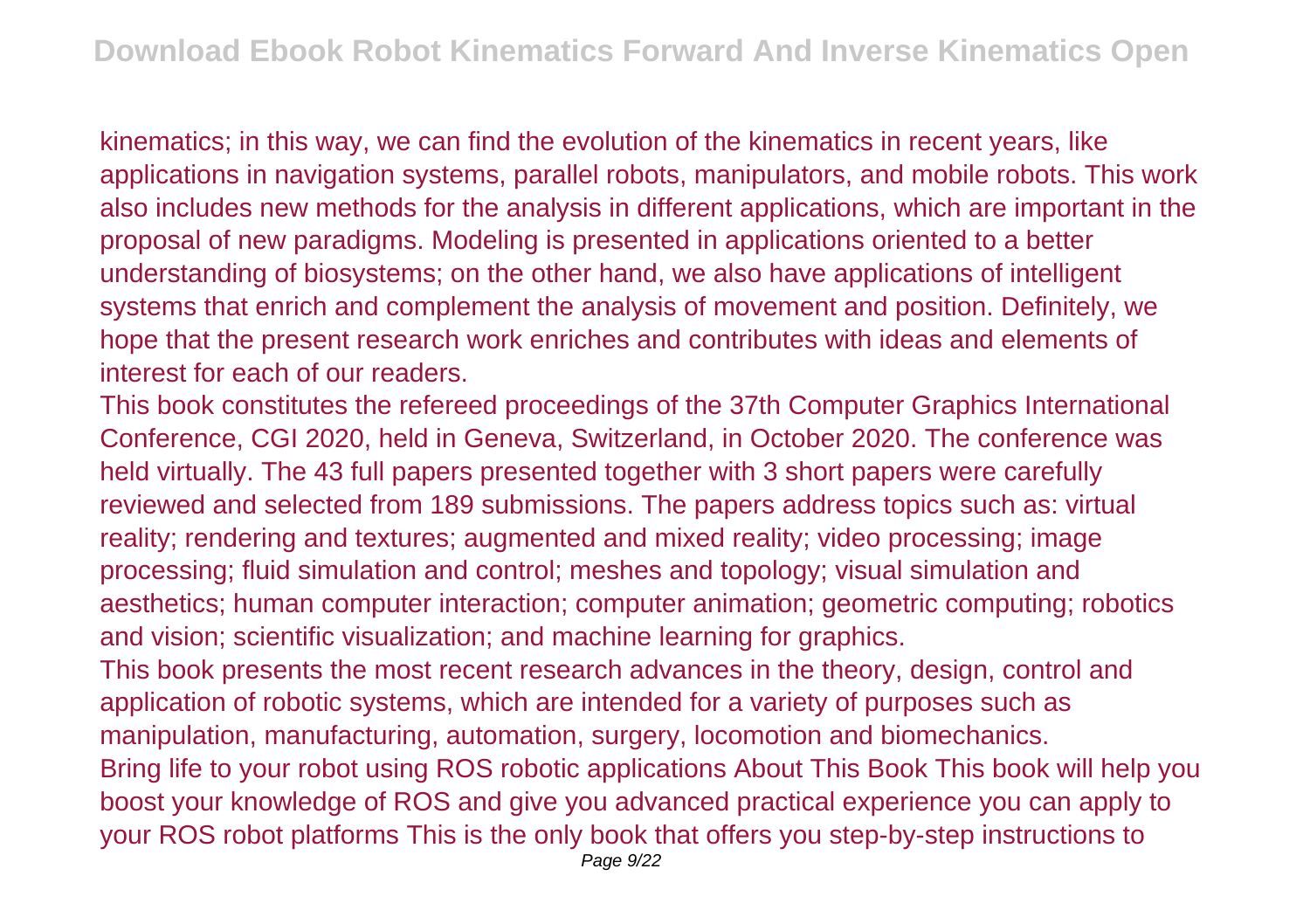solidify your ROS understanding and gain experience using ROS tools From eminent authors, this book offers you a plethora of fun-filled examples to make your own quadcopter, turtlebot, and two-armed robots Who This Book Is For If you are a robotics developer, whether a hobbyist, researchers or professional, and are interested in learning about ROS through a hands-on approach, then this book is for you. You are encouraged to have a working knowledge of GNU/Linux systems and Python. What You Will Learn Get to know the fundamentals of ROS and apply its concepts to real robot examples Control a mobile robot to navigate autonomously in an environment Model your robot designs using URDF and Xacro, and operate them in a ROS Gazebo simulation Control a 7 degree-of-freedom robot arm for visual servoing Fly a quadcopter to autonomous waypoints Gain working knowledge of ROS tools such as Gazebo, rviz, rqt, and Move-It Control robots with mobile devices and controller boards In Detail The visionaries who created ROS developed a framework for robotics centered on the commonality of robotic systems and exploited this commonality in ROS to expedite the development of future robotic systems. From the fundamental concepts to advanced practical experience, this book will provide you with an incremental knowledge of the ROS framework, the backbone of the robotics evolution. ROS standardizes many layers of robotics functionality from low-level device drivers to process control to message passing to software package management. This book provides step-by-step examples of mobile, armed, and flying robots, describing the ROS implementation as the basic model for other robots of these types. By controlling these robots, whether in simulation or in reality, you will use ROS to drive, move, and fly robots using ROS control. Style and approach This is an easy-to-follow guide with hands-on examples of ROS robots, both real and in simulation.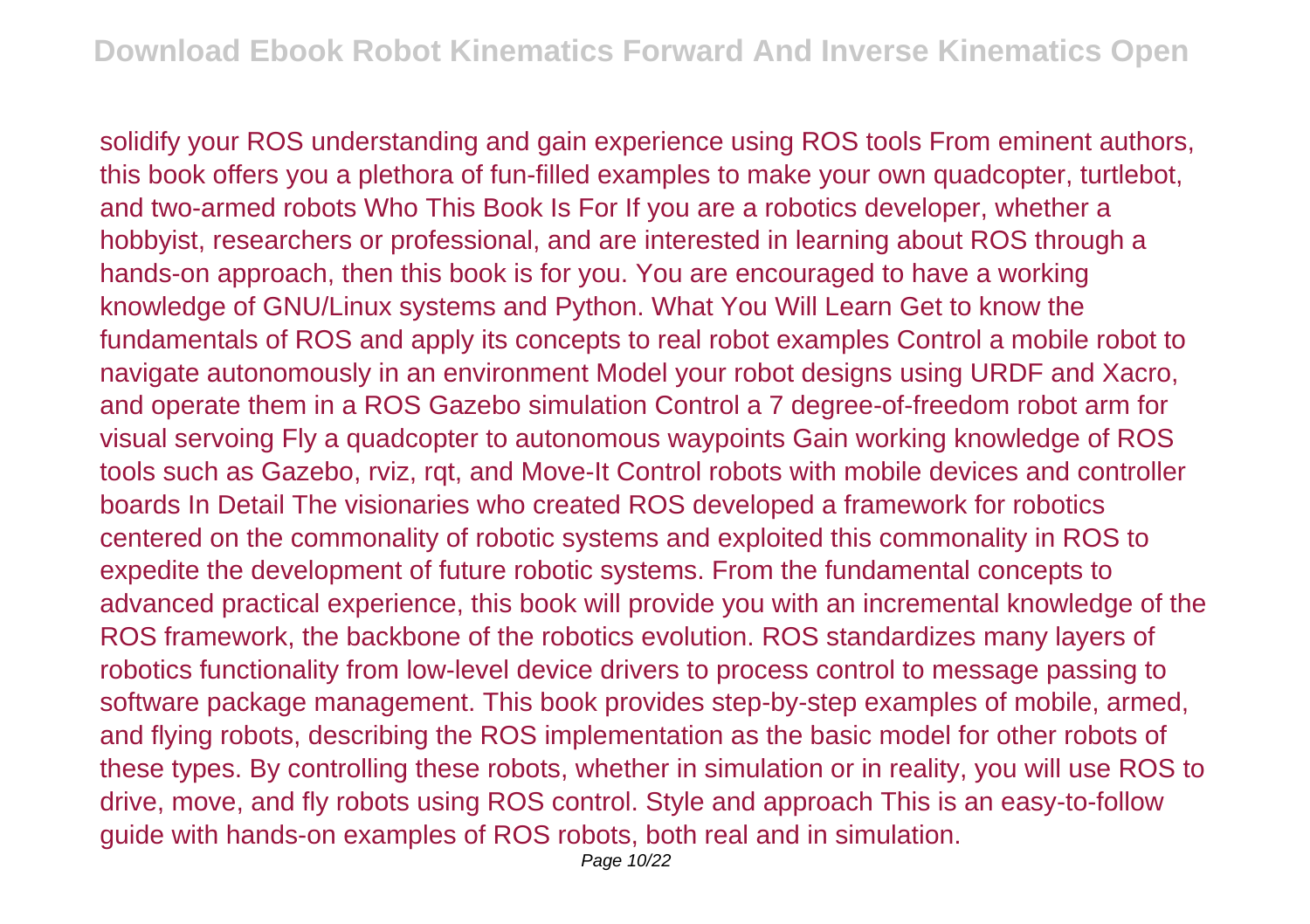Advanced Theory of Constraint and Motion Analysis for Robot Mechanisms provides a complete analytical approach to the invention of new robot mechanisms and the analysis of existing designs based on a unified mathematical description of the kinematic and geometric constraints of mechanisms. Beginning with a high level introduction to mechanisms and components, the book moves on to present a new analytical theory of terminal constraints for use in the development of new spatial mechanisms and structures. It clearly describes the application of screw theory to kinematic problems and provides tools that students, engineers and researchers can use for investigation of critical factors such as workspace, dexterity and singularity. Combines constraint and free motion analysis and design, offering a new approach to robot mechanism innovation and improvement Clearly describes the use of screw theory in robot kinematic analysis, allowing for concise representation of motion and static forces when compared to conventional analysis methods Includes worked examples to translate theory into practice and demonstrate the application of new analytical methods to critical robotics problems

This book brings together 46 peer-reviewed papers that are of interest to researchers wanting to know more about the latest topics and methods in the fields of the kinematics, control and design of robotic systems. These papers cover the full range of robotic systems, including serial, parallel and cable-driven manipulators, both planar and spatial. The systems range from being less than fully mobile, to kinematically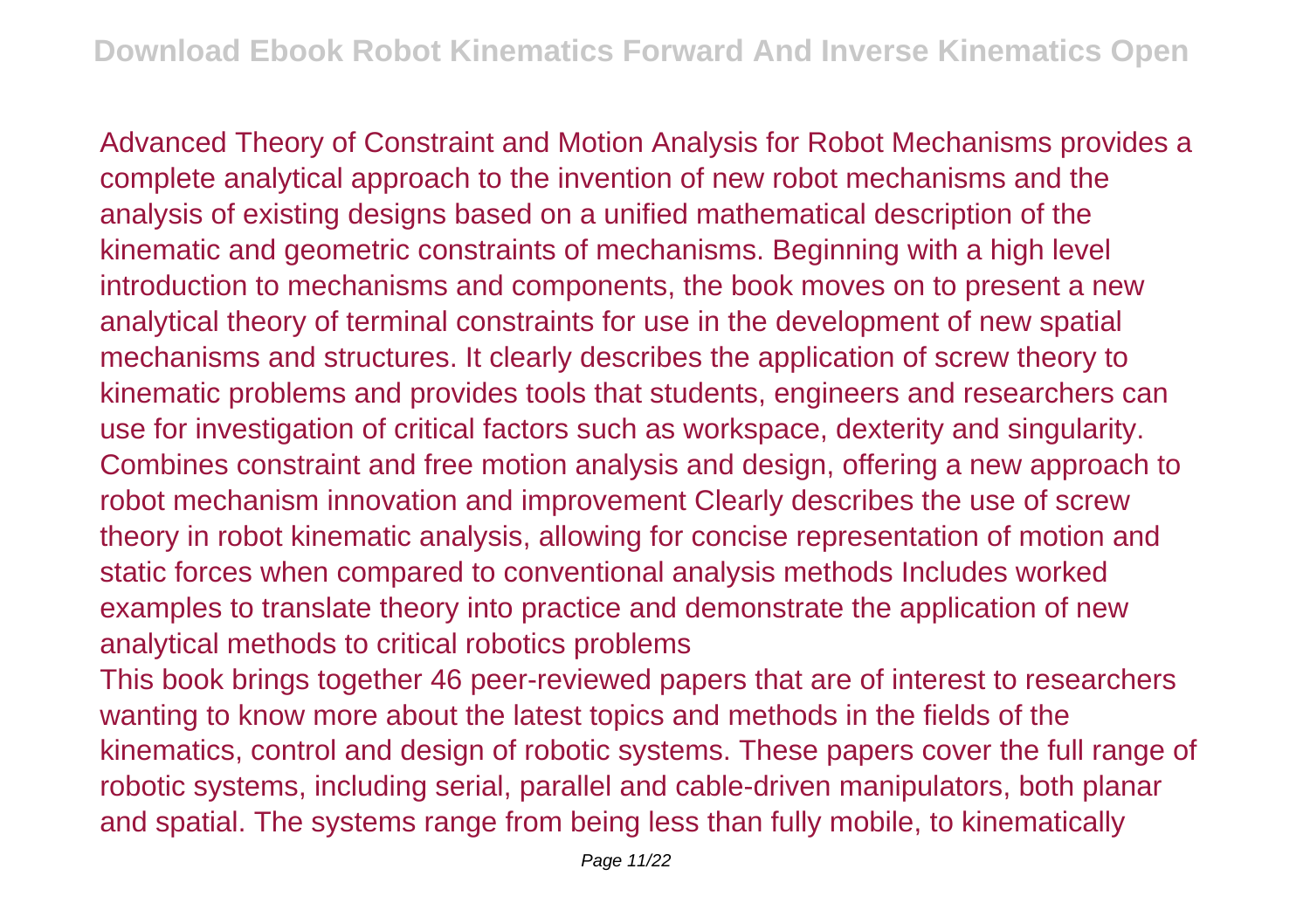redundant, to over-constrained. In addition to these more familiar areas, the book also highlights recent advances in some emerging areas: such as the design and control of humanoids and humanoid subsystems; the analysis, modeling and simulation of humanbody motions; mobility analyses of protein molecules; and the development of machines that incorporate man.

A modern and unified treatment of the mechanics, planning, and control of robots, suitable for a first course in robotics.

This Robotics Process Automation book describes the RPA platform for the future of business process automation. More precisely this RPA book has tried to innumerate the followings: 1. RPA that brings speed to your digital transformation. 2. RPA helps to get rid of resource burden and it's consequences. 3. This emphasizes Business process automation must be in the hands forntline. 4. Only Automation Anywhere Enterprise combines consumer-like usability with enterprise-class reliability, and security for RPA that empowers the workforce to automate on their own, in real time. 5. What does RPA mean for business? Optimize labour investment Increase capacity on demand Increase speed and productivity Maximize availability Improve business process compliance Improve controls Improve auditability Enhance security deliver business intelligence Enable digital transformation Improve employee morale 6. Putting RPA to work and deploy your digital workforce in your businesses like insurance, finance, manufacturing and health care and also other. Deploy, manage and audit your Digital Workforce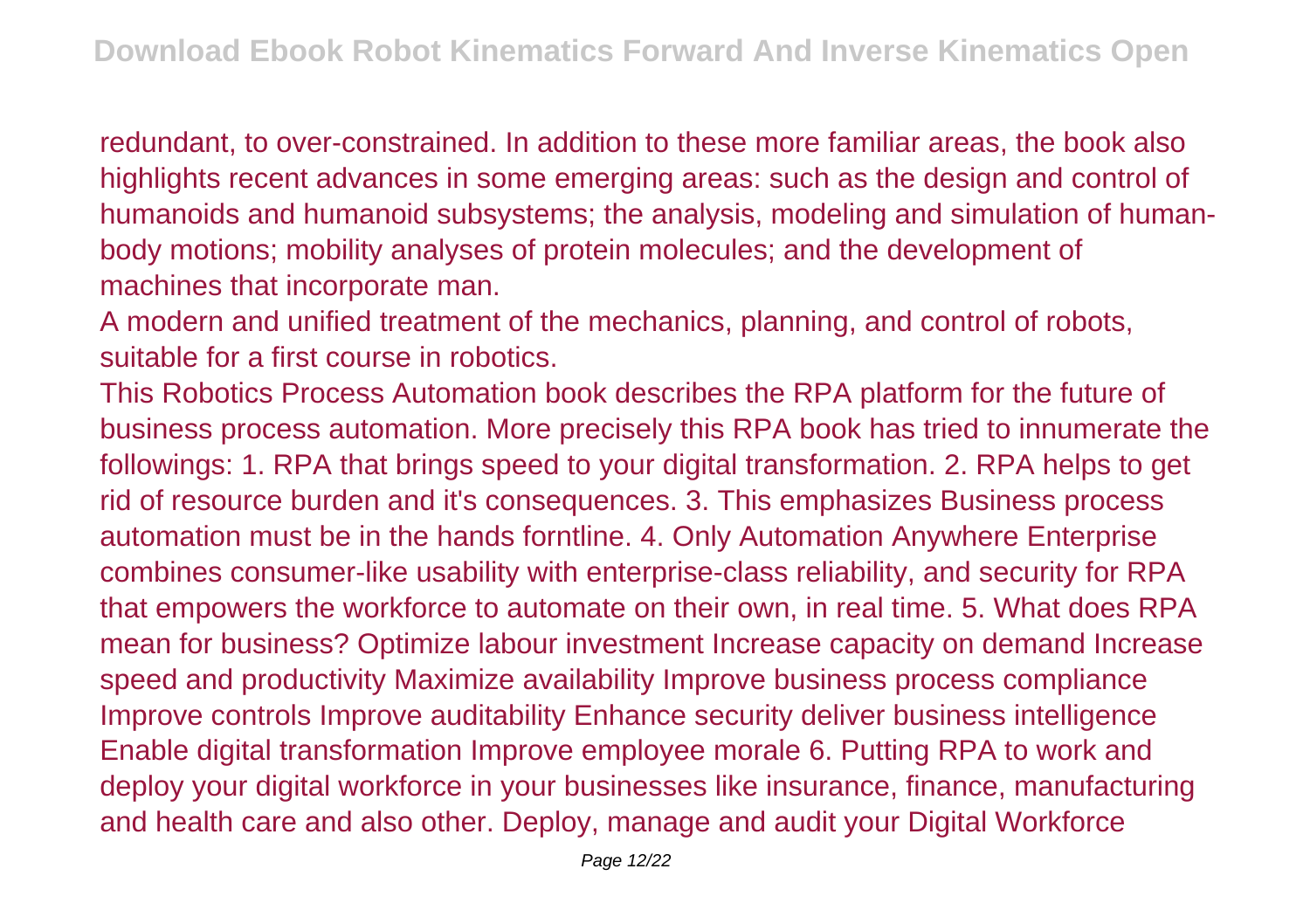through a highly-intuitive RPA central command center, on-premise or in the cloud. This RPA book also enable you to learn more about AI and machine language also factory automation, safeguard your data, analyze ald predict business performance, streamline your blended anywhere, big data ready for analytics. This book is made for BS/B,TECH and MS/M.TECH/MCA/MBA student who will have in-depth knowledge about RPA and its associated technologies falls in the same platform.

The ICANNGA series of Conferences has been organised since 1993 and has a long history of promoting the principles and understanding of computational intelligence paradigms within the scientific community and is a reference for established workers in this area. Starting in Innsbruck, in Austria (1993), then to Ales in Prance (1995), Norwich in England (1997), Portoroz in Slovenia (1999), Prague in the Czech Republic (2001) and finally Roanne, in France (2003), the ICANNGA series has established itself for experienced workers in the field. The series has also been of value to young researchers wishing both to extend their knowledge and experience and also to meet internationally renowned experts. The 2005 Conference, the seventh in the ICANNGA series, will take place at the University of Coimbra in Portugal, drawing on the experience of previous events, and following the same general model, combining technical sessions, including plenary lectures by renowned scientists, with tutorials. A Mathematical Introduction to Robotic Manipulation presents a mathematical formulation of the kinematics, dynamics, and control of robot manipulators. It uses an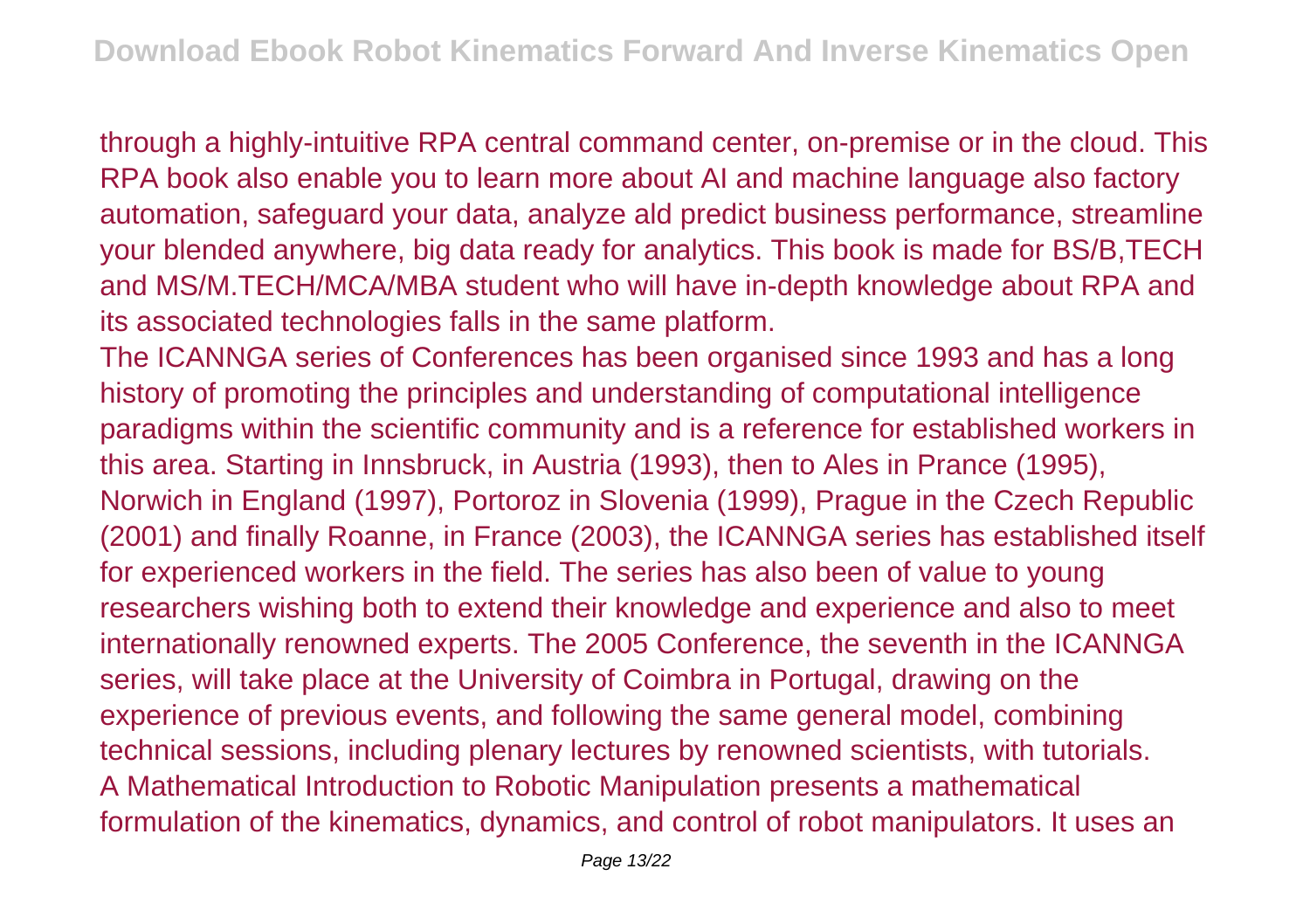elegant set of mathematical tools that emphasizes the geometry of robot motion and allows a large class of robotic manipulation problems to be analyzed within a unified framework. The foundation of the book is a derivation of robot kinematics using the product of the exponentials formula. The authors explore the kinematics of open-chain manipulators and multifingered robot hands, present an analysis of the dynamics and control of robot systems, discuss the specification and control of internal forces and internal motions, and address the implications of the nonholonomic nature of rolling contact are addressed, as well. The wealth of information, numerous examples, and exercises make A Mathematical Introduction to Robotic Manipulation valuable as both a reference for robotics researchers and a text for students in advanced robotics courses. This is the proceedings of ARK 2018, the 16th International Symposium on Advances in Robot Kinematics, that was organized by the Group of Robotics, Automation and Biomechanics (GRAB) from the University of Bologna, Italy. ARK are international symposia of the highest level organized every two years since 1988. ARK provides a forum for researchers working in robot kinematics and stimulates new directions of research by forging links between robot kinematics and other areas.The main topics of the symposium of 2018 were: kinematic analysis of robots, robot modeling and simulation, kinematic design of robots, kinematics in robot control, theories and methods in kinematics, singularity analysis, kinematic problems in parallel robots, redundant robots, cable robots, over-constrained linkages, kinematics in biological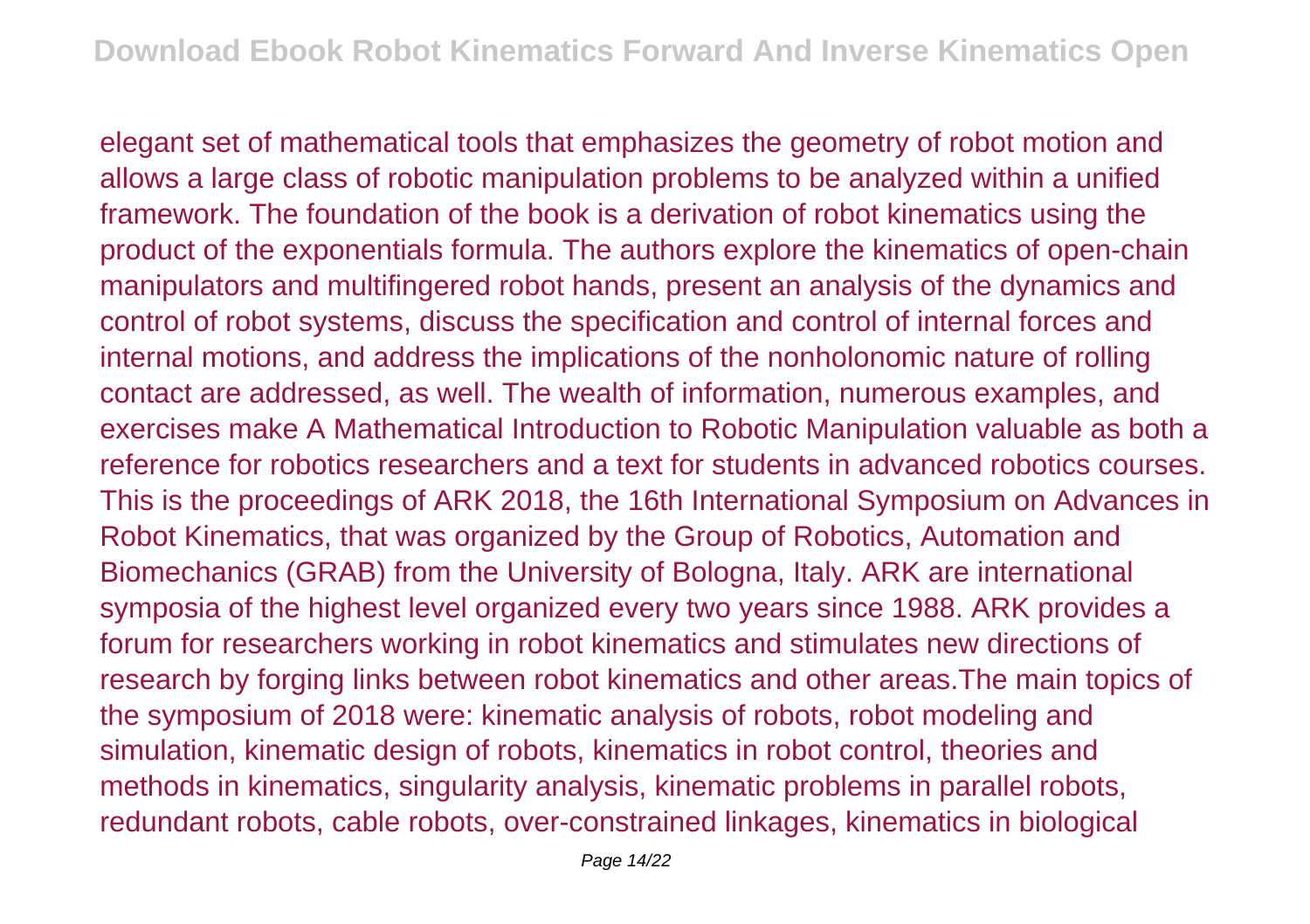systems, humanoid robots and humanoid subsystems.

This book includes a selection of research papers in robot control applications. The description of projects using robotic systems in areas such as vision, navigation, path planning, trajectories, non-holonomic systems, mobile robotics, robot control with very specific structures, as well as artificial intelligence systems is pointed out. It also presents several tools and mathematical concepts that allow the development and operation of robotic systems. Additionally, the development of different ideas in control systems that are useful and hopefully enriching for the reader are also presented in this book.

Cable-driven parallel robots are a new kind of lightweight manipulators with excellent scalability in terms of size, payload, and dynamics capacities. For the first time, a comprehensive compendium is presented of the field of cable-driven parallel robots. A thorough theory of cable robots is setup leading the reader from first principles to the latest results in research. The main topics covered in the book are classification, terminology, and fields of application for cable-driven parallel robots. The geometric foundation of the standard cable model is introduced followed by statics, force distribution, and stiffness. Inverse and forward kinematics are addressed by elaborating efficient algorithms. Furthermore, the workspace is introduced and different algorithms are detailed. The book contains the dynamic equations as well as simulation models with applicable parameters. Advanced cable models are described taking into account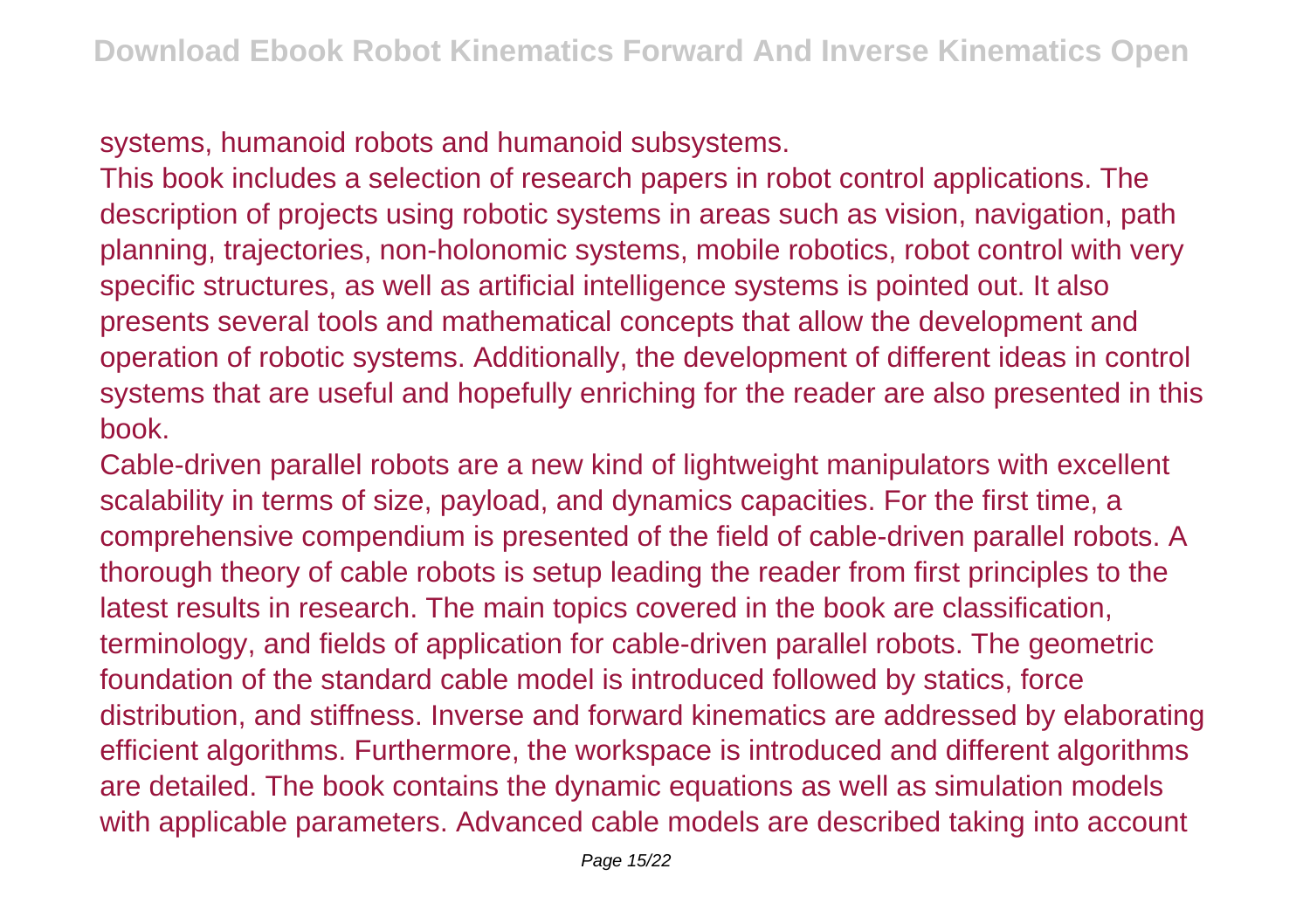pulleys, elastic cables, and sagging cables. For practitioner, a descriptive design method is stated including methodology, parameter synthesis, construction design, component selection, and calibration. Rich examples are presented by means of simulation results from sample robots as well as experimental validation on reference demonstrators. The book contains a representative overview of reference demonstrator system. Tables with physical parameters for geometry, cable properties, and robot parameterizations support case studies and are valuable references for building custom cable robots. For scientist, the book provides the starting point to address new scientific challenges as open problems are named and a commented review of the literature on cable robot with more than 500 references are given.

This self-contained introduction to practical robot kinematics and dynamics includes a comprehensive treatment of robot control. It provides background material on terminology and linear transformations, followed by coverage of kinematics and inverse kinematics, dynamics, manipulator control, robust control, force control, use of feedback in nonlinear systems, and adaptive control. Each topic is supported by examples of specific applications. Derivations and proofs are included in many cases. The book includes many worked examples, examples illustrating all aspects of the theory, and problems.

Homogeneous transformations; Kinematic equations; Solving kinematic equations; Differential relationships; Motion trajectories; Dynamics; Control; Static forces;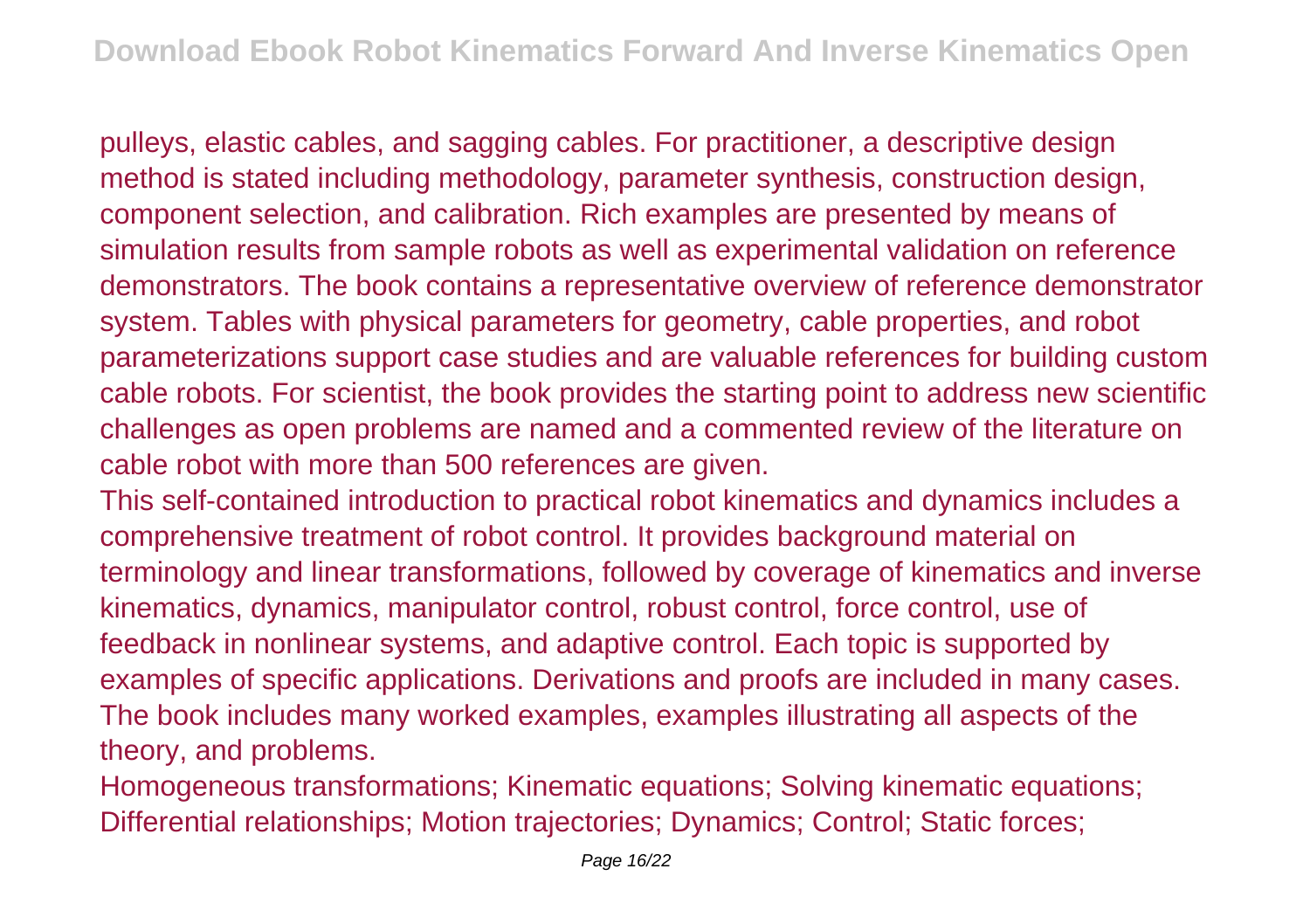## Compliance; Programming.

This book presents the most recent research advances in the theory, design, control, and application of robotic systems, which are intended for a variety of purposes such as manipulation, manufacturing, automation, surgery, locomotion, and biomechanics. MATLAB is an indispensable asset for scientists, researchers, and engineers. The richness of the MATLAB computational environment combined with an integrated development environment (IDE) and straightforward interface, toolkits, and simulation and modeling capabilities, creates a research and development tool that has no equal. From quick code prototyping to full blown deployable applications, MATLAB stands as a de facto development language and environment serving the technical needs of a wide range of users. As a collection of diverse applications, each book chapter presents a novel application and use of MATLAB for a specific result.

This book is of interest to researchers wanting to know more about the latest topics and methods in the fields of the kinematics, control and design of robotic systems. The papers cover the full range of robotic systems, including serial, parallel and cable-driven manipulators. The systems range from being less than fully mobile, to kinematically redundant, to over-constrained. The book brings together 43 peer-reviewed papers. They report on the latest scientific and applied achievements. The main theme that connects them is the movement of robots in the most diverse areas of application. Written for senior level or first year graduate level robotics courses, this text includes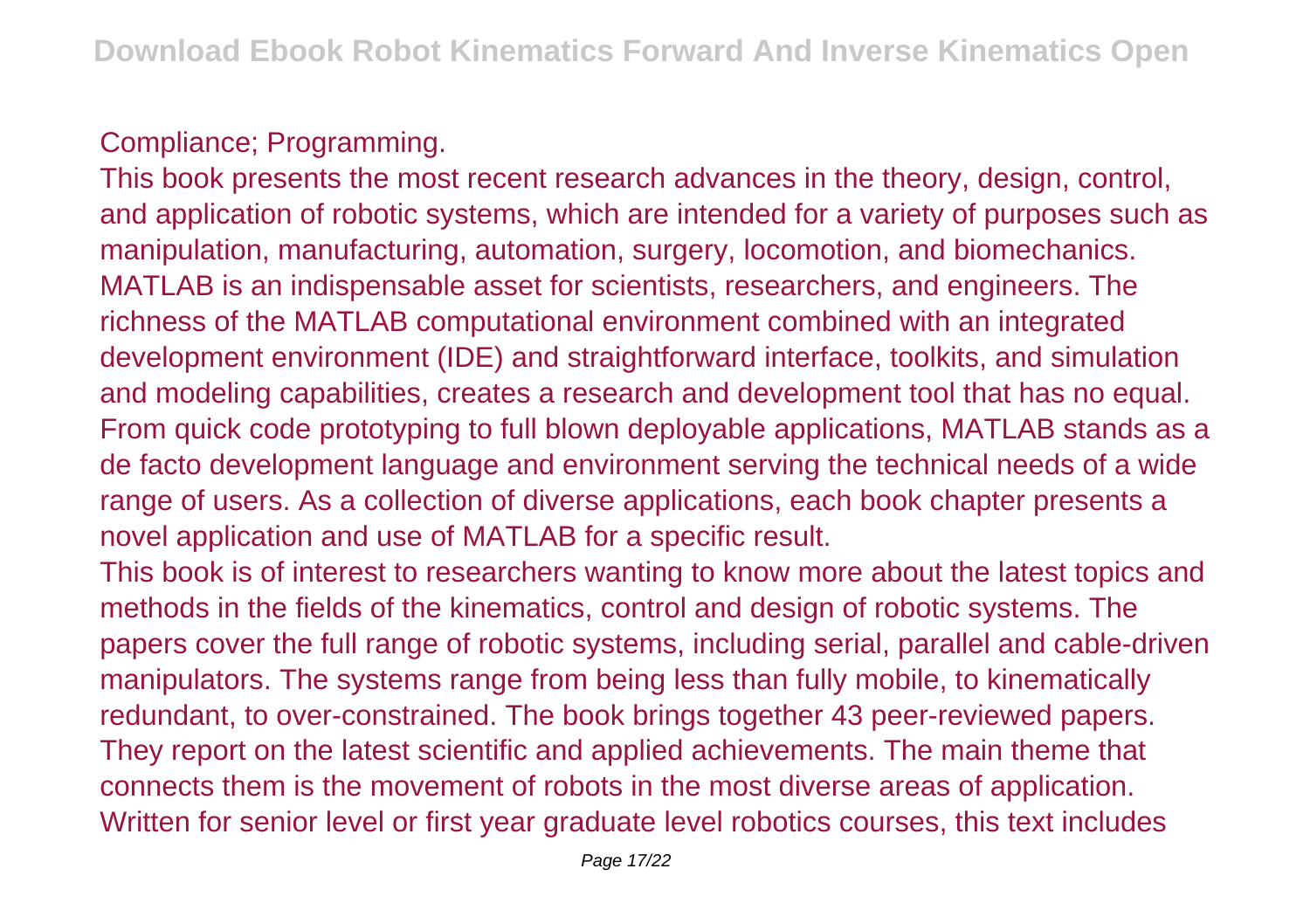material from traditional mechanical engineering, control theoretical material and computer science. It includes coverage of rigid-body transformations and forward and inverse positional kinematics.

This open access book bridges the gap between playing with robots in school and studying robotics at the upper undergraduate and graduate levels to prepare for careers in industry and research. Robotic algorithms are presented formally, but using only mathematics known by high-school and first-year college students, such as calculus, matrices and probability. Concepts and algorithms are explained through detailed diagrams and calculations. Elements of Robotics presents an overview of different types of robots and the components used to build robots, but focuses on robotic algorithms: simple algorithms like odometry and feedback control, as well as algorithms for advanced topics like localization, mapping, image processing, machine learning and swarm robotics. These algorithms are demonstrated in simplified contexts that enable detailed computations to be performed and feasible activities to be posed. Students who study these simplified demonstrations will be well prepared for advanced study of robotics. The algorithms are presented at a relatively abstract level, not tied to any specific robot. Instead a generic robot is defined that uses elements common to most educational robots: differential drive with two motors, proximity sensors and some method of displaying output to the user. The theory is supplemented with over 100 activities, most of which can be successfully implemented using inexpensive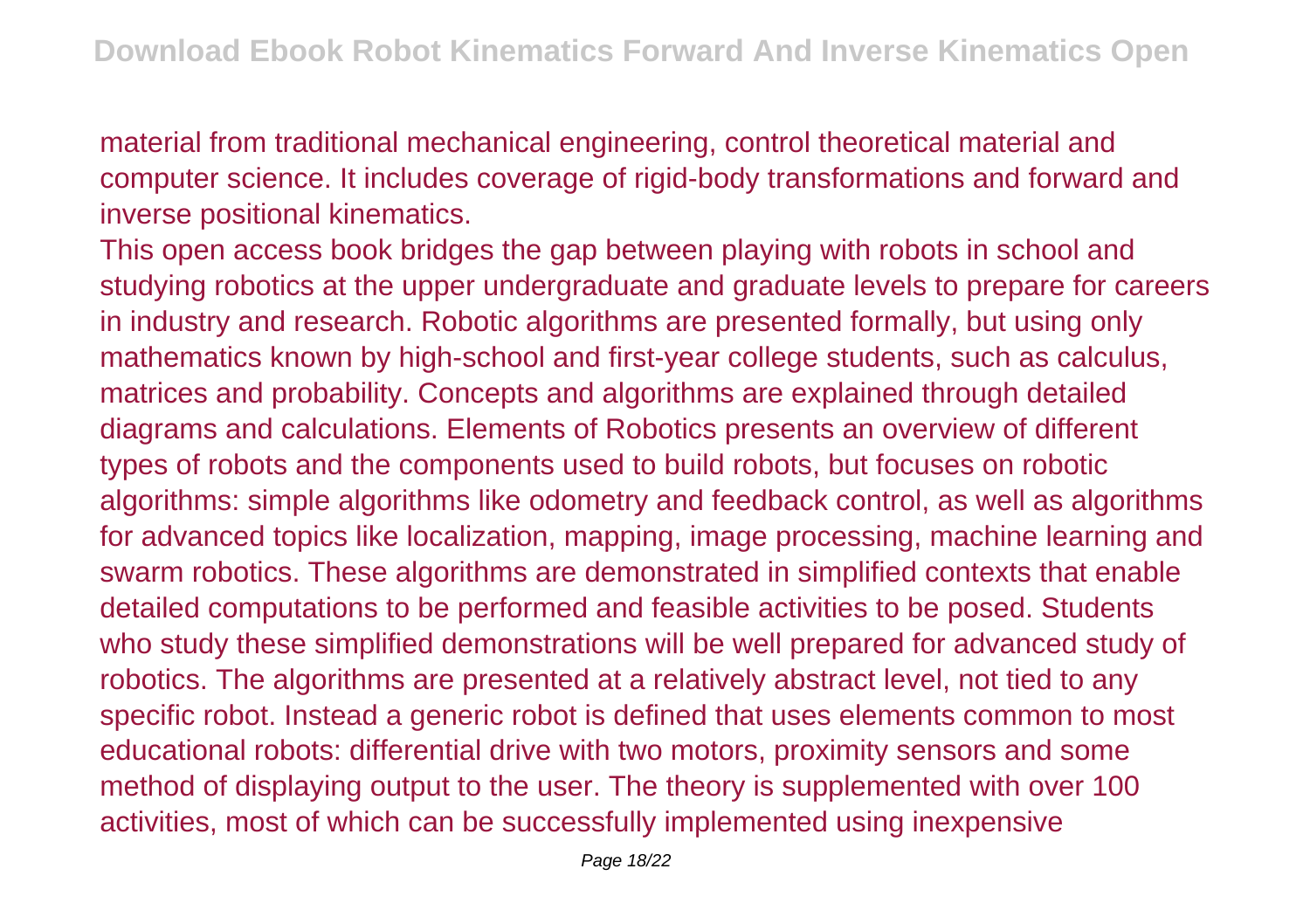educational robots. Activities that require more computation can be programmed on a computer. Archives are available with suggested implementations for the Thymio robot and standalone programs in Python.

The main aim of this project was to create a software application to allow the 3D visual simulation of robot forward and inverse kinematics to be used as a teaching aid in the university studies in this area.

This book introduces concepts in mobile, autonomous robotics to 3rd-4th year students in Computer Science or a related discipline. The book covers principles of robot motion, forward and inverse kinematics of robotic arms and simple wheeled platforms, perception, error propagation, localization and simultaneous localization and mapping. The cover picture shows a wind-up toy that is smart enough to not fall off a table just using intelligent mechanism design and illustrate the importance of the mechanism in designing intelligent, autonomous systems. This book is open source, open to contributions, and released under a creative common license. This book gathers the proceedings of the 15th IFToMM World Congress, which was held in Krakow, Poland, from June 30 to July 4, 2019. Having been organized every four years since 1965, the Congress represents the world's largest scientific event on mechanism and machine science (MMS). The contributions cover an extremely diverse range of topics, including biomechanical engineering, computational kinematics, design

methodologies, dynamics of machinery, multibody dynamics, gearing and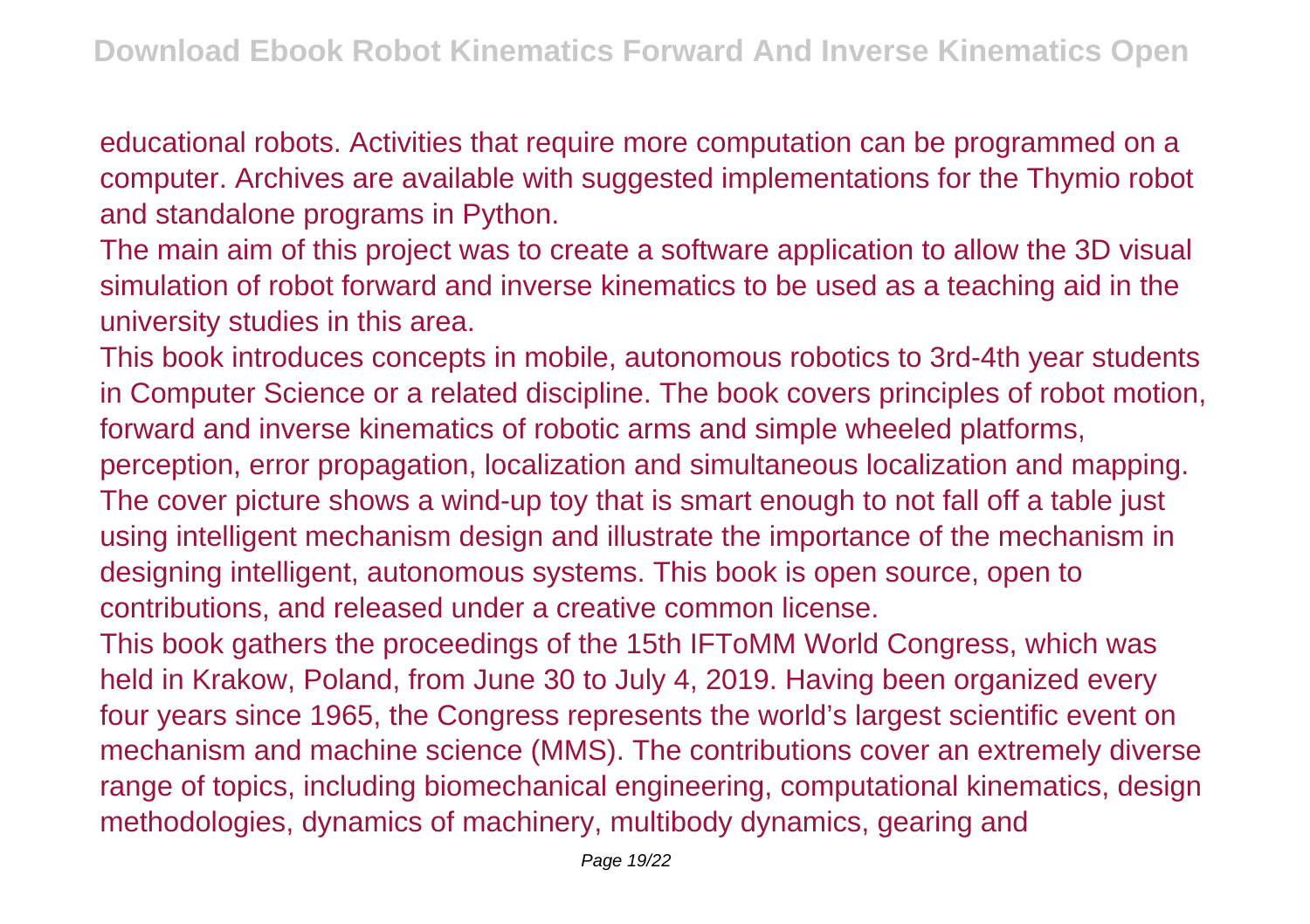transmissions, history of MMS, linkage and mechanical controls, robotics and mechatronics, micro-mechanisms, reliability of machines and mechanisms, rotor dynamics, standardization of terminology, sustainable energy systems, transportation machinery, tribology and vibration. Selected by means of a rigorous international peerreview process, they highlight numerous exciting advances and ideas that will spur novel research directions and foster new multidisciplinary collaborations. The book presents recent theoretical and practical information about the field of automation and control. It includes fifteen chapters that promote automation and control in practical applications in the following thematic areas: control theory, autonomous vehicles, mechatronics, digital image processing, electrical grids, artificial intelligence, and electric motor drives. The book also presents and discusses applications that improve the properties and performances of process control with examples and case studies obtained from real-world research in the field. Automation and Control is designed for specialists, engineers, professors, and students. The topics addressed in this book cover the whole range of kinematic analysis, synthesis and design and consider robotic systems possessing serial, parallel and cable driven mechanisms. The robotic systems range from being less than fully mobile to kinematically redundant to over constrained. The fifty-six contributions report the latest results in robot kinematics with emphasis on emerging areas such as design and control of humanoids or humanoid subsystems. The book is of interest to researchers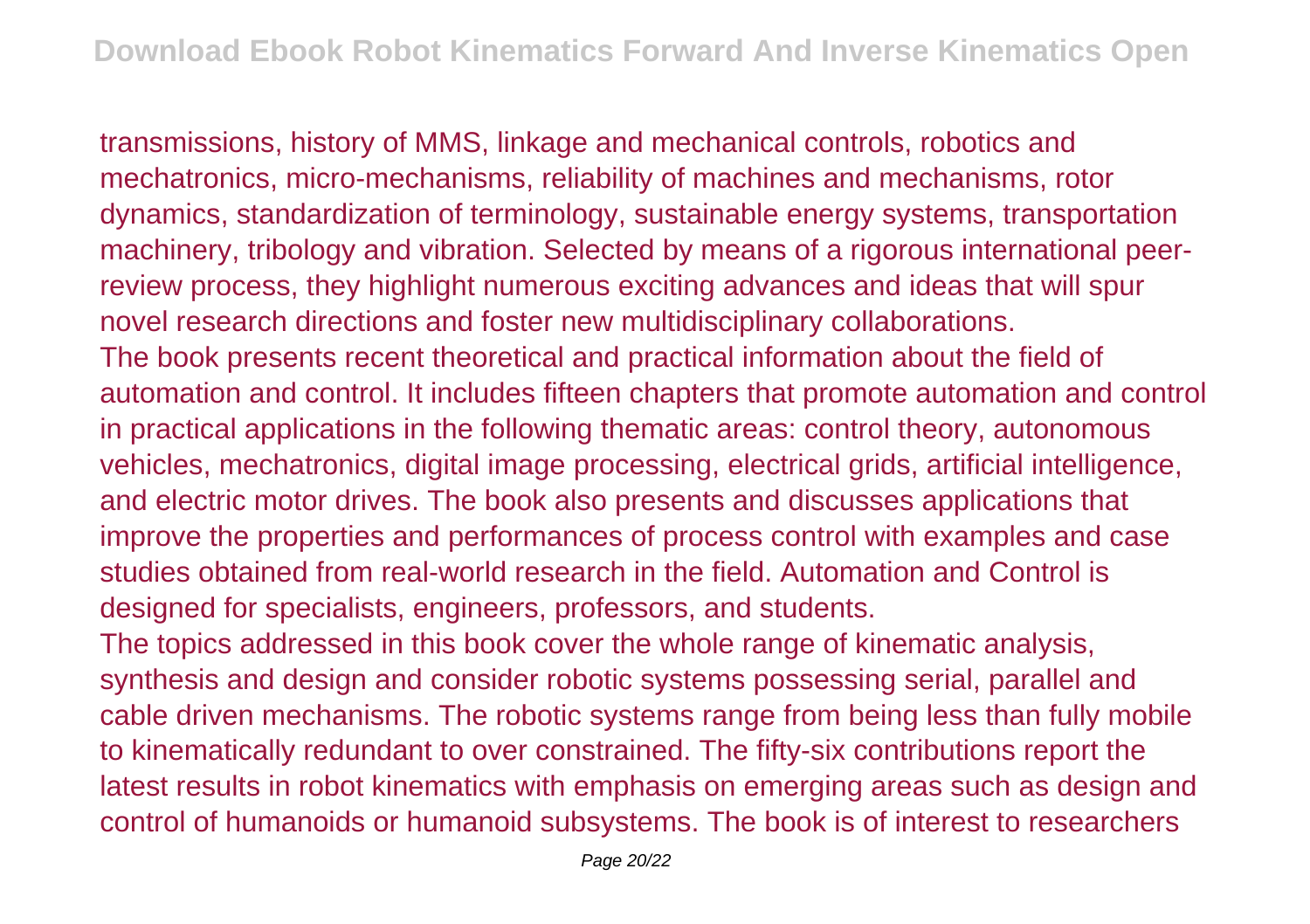wanting to bring their knowledge up to date regarding modern topics in one of the basic disciplines in robotics, which relates to the essential property of robots, the motion of mechanisms.

The second edition of this book would not have been possible without the comments and suggestions from students, especially those at Columbia University. Many of the new topics introduced here are a direct result of student feedback that helped refine and clarify the material. The intention of this book was to develop material that the author would have liked to have had available as a student. Theory of Applied Robotics: Kinematics, Dynamics, and Control (2nd Edition) explains robotics concepts in detail, concentrating on their practical use. Related theorems and formal proofs are provided, as are real-life applications. The second edition includes updated and expanded exercise sets and problems. New coverage includes: components and mechanisms of a robotic system with actuators, sensors and controllers, along with updated and expanded material on kinematics. New coverage is also provided in sensing and control including position sensors, speed sensors and acceleration sensors. Students, researchers, and practicing engineers alike will appreciate this user-friendly presentation of a wealth of robotics topics, most notably orientation, velocity, and forward kinematics.

Parallel manipulators are characterized as having closed-loop kinematic chains. Compared to serial manipulators, which have open-ended structure, parallel